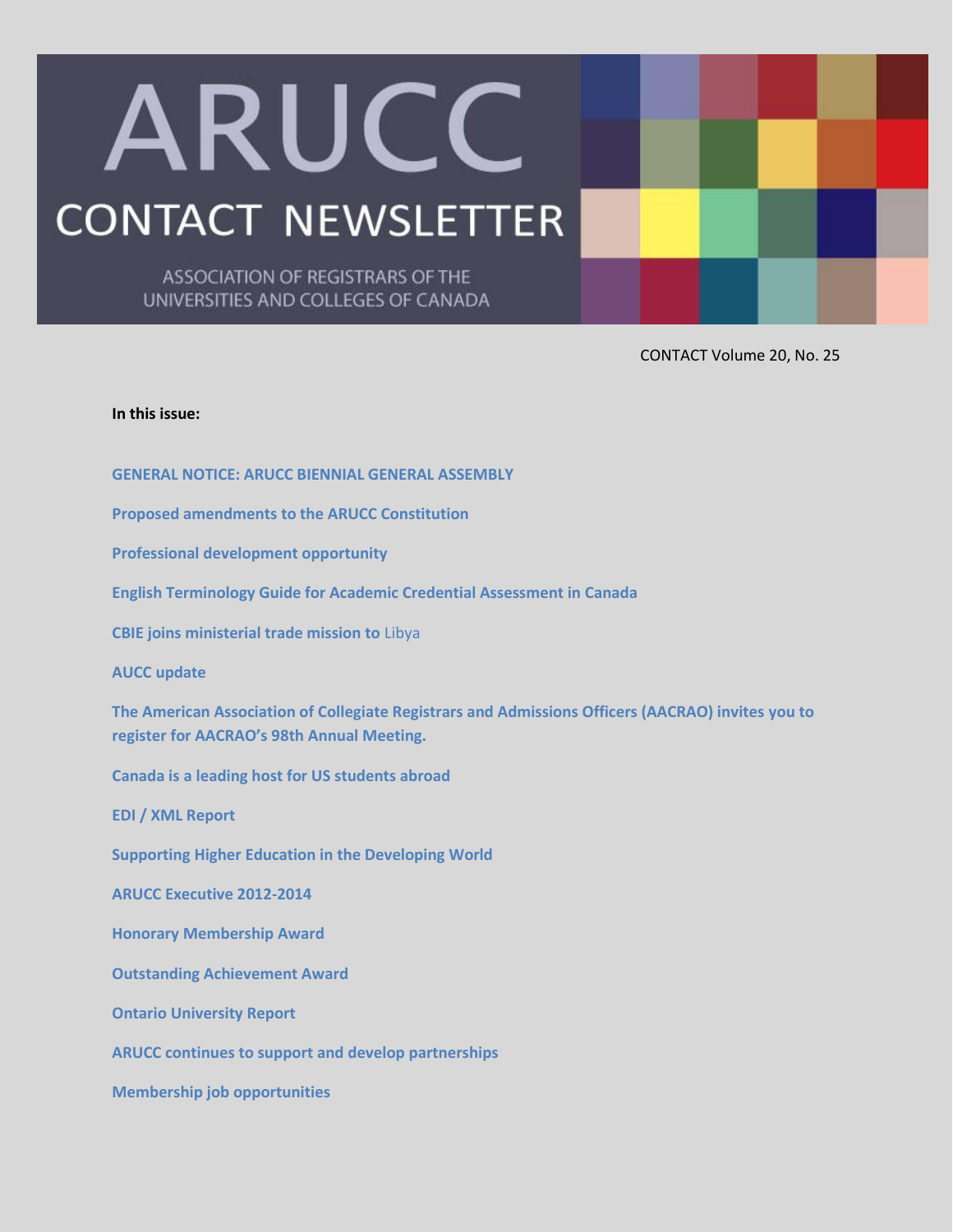# <span id="page-1-0"></span>**GENERAL NOTICE: ARUCC BIENNIAL GENERAL ASSEMBLY**

## **June 27, 2012, Ottawa, Ontario**

Please note our next general assembly will take place June 27th, 2010 at the ARUCC 2012 conference. Below are the agenda and a list of suggested changes to our bylaws and constitution. This information is shared with you in advance in keeping with constitutional requirements.

#### **June 2012 Annual General Meeting Agenda**

ARUCC Biennial General Assembly Agenda 8:00 AM, June 27th, 2012 Ottawa, Ontario

- 1. Call to order
- 2. Approval of agenda
- 3. Approval of minutes of the 29th General Assembly, Vancouver, British Columbia, June 30th, 2010
- 4. President's report
- 5. Treasurer's report
- 6. Revisions to Constitution and By-Laws
- 7. Presentation of Honorary Members
- 8. Presentation of ARUCC Outstanding Achievement Award
- 9. Nomination report
- 10. Elections
- 11. New business
- 12. Closing remarks
- 13. ARUCC 2014 conference announcement
- 14. Adjournment

**Thank you for supporting ARUCC!**

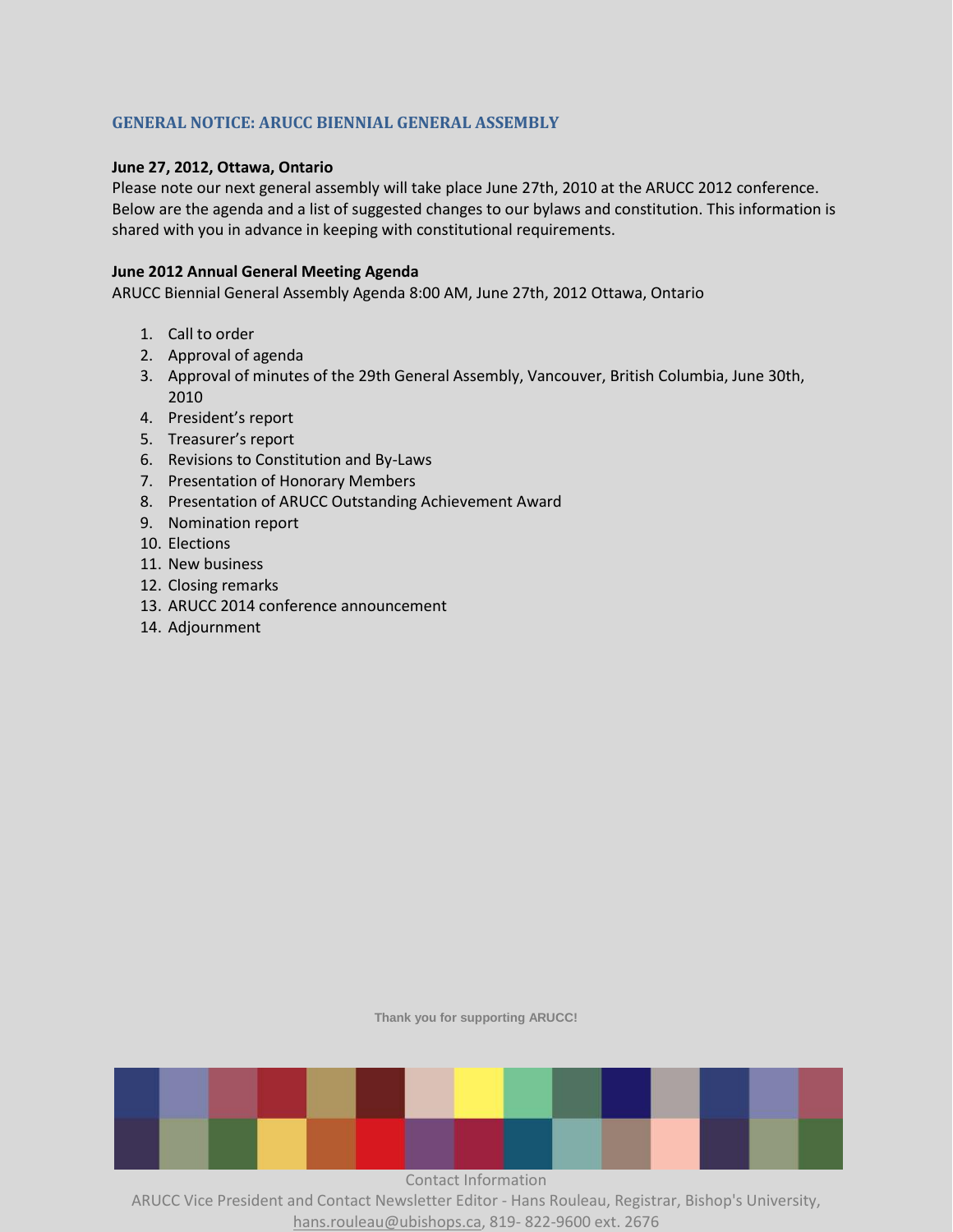# <span id="page-2-0"></span>**Proposed amendments to the ARUCC Constitution**

Below are proposed amendments along with rationales for the changes to be voted on the next biennial meeting.

1. Proposed amendment to Article 5, Section 3, subsection vi:

**Rationale:** The proposed amendment is necessary to reflect current practice and to ensure greater participation in other Association activities and initiatives

*vi) In general, Regional Representatives, as members of the Executive Committee, are expected to attend meetings of the Executive Committee, to facilitate communication between ARUCC and their respective regions, to assist in the development of the Association and to represent the interests of their constituencies. Regional Representatives are responsible for preparing written reports outlining developments in their respective region for Executive Committee meetings and for submitting these reports to the Secretary/Treasurer. The Regional Representatives shall act as resource persons for the Association's Executive Committee, shall contribute to the Association's newsletter, and shall perform such other duties as may be assigned to them by the President.*

2. Proposed amendment to ARTICLE IV - OPERATING YEAR effective for the 2013 fiscal year:

**Rationale:** This will enable the fiscal year to be in alignment with the election of the new executive. This will streamline transition of all financial matters related to the Association. The operating year of the Association shall be from April 1 July 1 to March 31 June 30

3. Proposed amendment to By-Law III – Biennial Conference:

**Rationale:** The following changes will clearly identify planning and fiscal responsibility for the biennial conference. It will remove the financial responsibility from member institutions that currently exists.

Section 2:

*In collaboration with the regional association, the ARUCC President will establish a conference planning committee to organize the biennial conference. The President, or designate, will report back to the ARUCC Executive on conference planning activities. Section 32*

*The Executive Committee shall review and approve the biennial conference budgets, proposed registration fee(s), program and local arrangements. Section 43*

**Thank you for supporting ARUCC!**

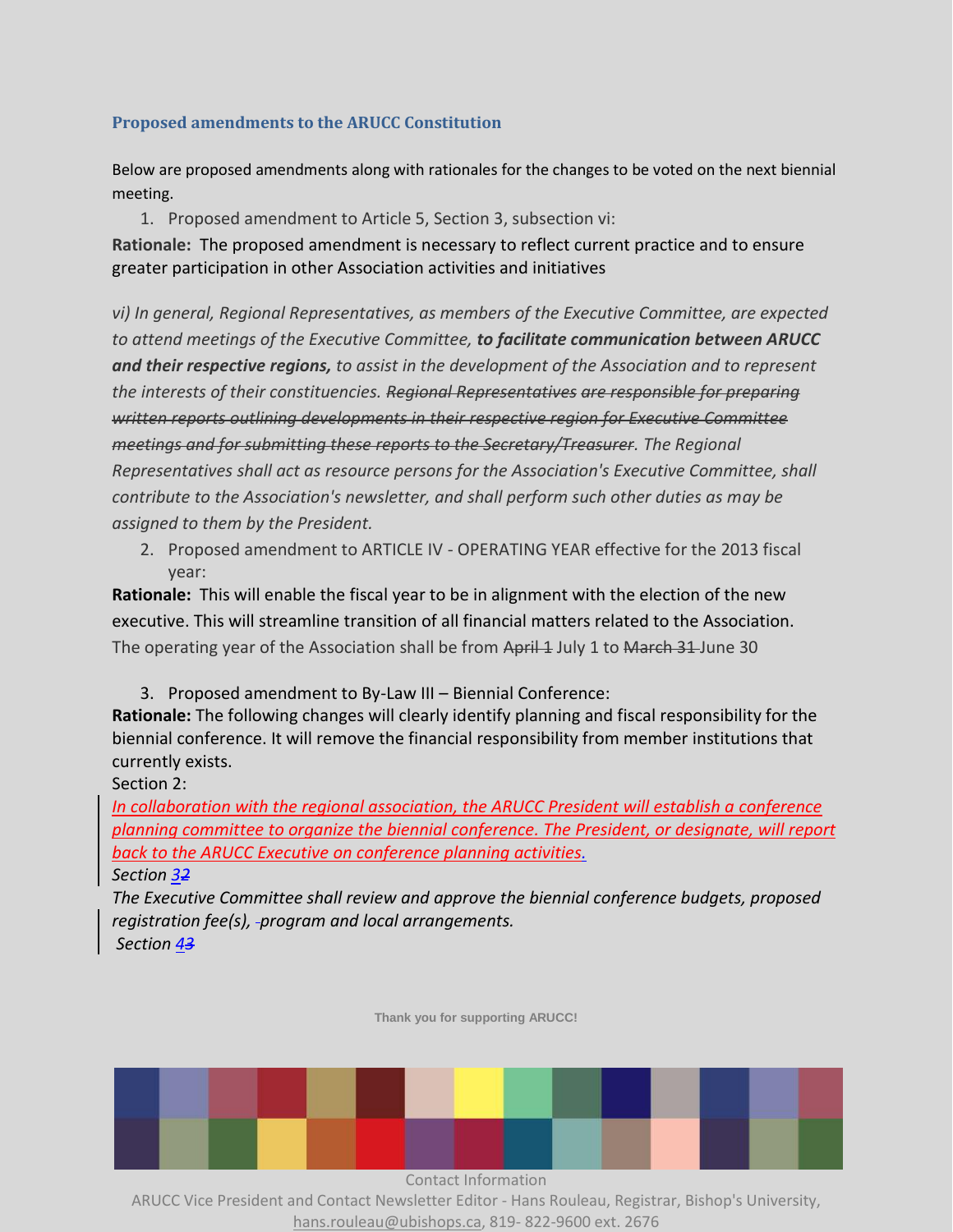*A registration fee for the biennial conference shall be determined by the Conference Committee and submitted for review and approval by the ARUCC Executive Committee. The registration fee for those nominated as Honorary Members shall be waived paid by the Association. Section 54*

*The host institution(s) assume full responsibility for the financial management of the biennial conference, and will share any resulting deficit equally with the Assocation. Net income resulting from the biennial conference shall normally be shared equally between the Association and the Regional Association(s) in whose jurisdiction the conference took place.* 

ARUCC assumes full responsibility for the financial management of the conference in collaboration with regional associations in jurisdictions in which the biennial conference is held. ARUCC will negotiate with regional associations with the objective of sharing net income and deficits from the biennial conference.

Section 65

*Within six months following the biennial conference, the host institution(s) must submit to the Executive Committee a written report of final revenue/expenditures, attendance and recommendations for the next biennial conference.* 

The Conference Planning Committee must produce a written report of final revenue/expenditures, attendance and recommendations for the next biennial conference to the ARUCC Executive Committee no more than six months following the conclusion of the conference.

(Return to top of page)

# <span id="page-3-0"></span>**Professional development opportunity**

**Candian SEM Summit Date: April 22-24, 2012 Place: Simon Fraser University, Vancouver Campus and Harbour Center More information and registration:** <http://www.uwindsor.ca/sem/summit>

(Return to top of page)

**Thank you for supporting ARUCC!**

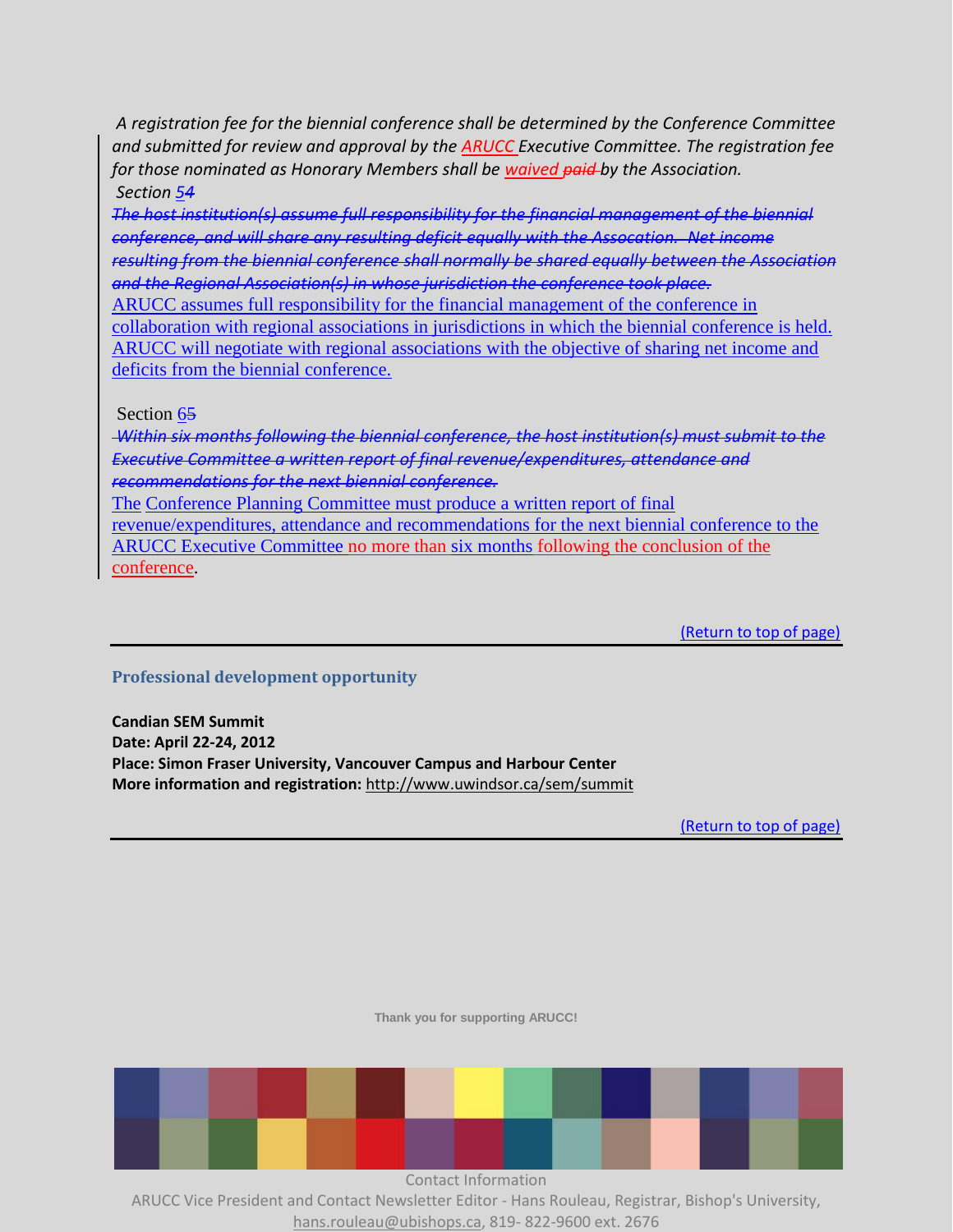# <span id="page-4-0"></span>**English Terminology Guide for Academic Credential Assessment in Canada**

The Canadian Information Centre for International Credentials (CICIC) is pleased to announce the launch of both English and French terminology guides for academic credential assessment in the provinces and territories of Canada.

You can access the *English Terminology Guide for Academic Credential Assessment in Canada* at: [http://terminology.cicic.ca.](http://terminology.cicic.ca/)

The *Guide de la terminologie française de l'évaluation des diplômes d'études au Canada* is the Frenchlanguage guide, available at [http://terminologie.cicdi.ca.](http://terminologie.cicdi.ca/)

Both guides are original versions, in that one is not a translation of the other, and contain distinct — but by no means comprehensive — inventories of terms used in each of Canada's English- and Frenchspeaking communities.

Please note that no paper document is available, but each individual definition can be printed. Maintaining the guides on-line allows for continual updates on our interactive Web site, where users are able to comment on the terms listed, and suggest new ones. CICIC encourages members of the academic credential assessment community to create an account at the bottom or at the top of the home page.

If you have any questions, please contact Nancy Tran, Project Manager, at 416-962-8100, ext. 241, or at [n.tran@cmec.ca.](mailto:n.tran@cmec.ca)

(Return to top of page)

# <span id="page-4-1"></span>**CBIE joins ministerial trade mission to Libya**

*Ottawa, January 31, 2012*: Signaling the importance of deepening trade ties with Libya's National Transitional Council for mutual benefit, the Honourable Ed Fast, Minister of International Trade and Minister for the Asia-Pacific Gateway, led a top-level business mission to Tripoli last weekend (January 28-30). The President and CEO of the Canadian Bureau for International Education (CBIE), Karen McBride, was a member of the mission along with 14 corporate leaders. Last October she joined Foreign Affairs Minister John Baird's mission to Tripoli.

CBIE manages Libya's North-American Scholarship Program, providing services to the Ministry of Higher Education and Scientific Research of Libya in support of 2,500 scholars in Canada and the United States. *[To learn more](http://www.cbie.ca/index_e.htm)*

(Return to top of page)



hans.rouleau@ubishops.ca, 819- 822-9600 ext. 2676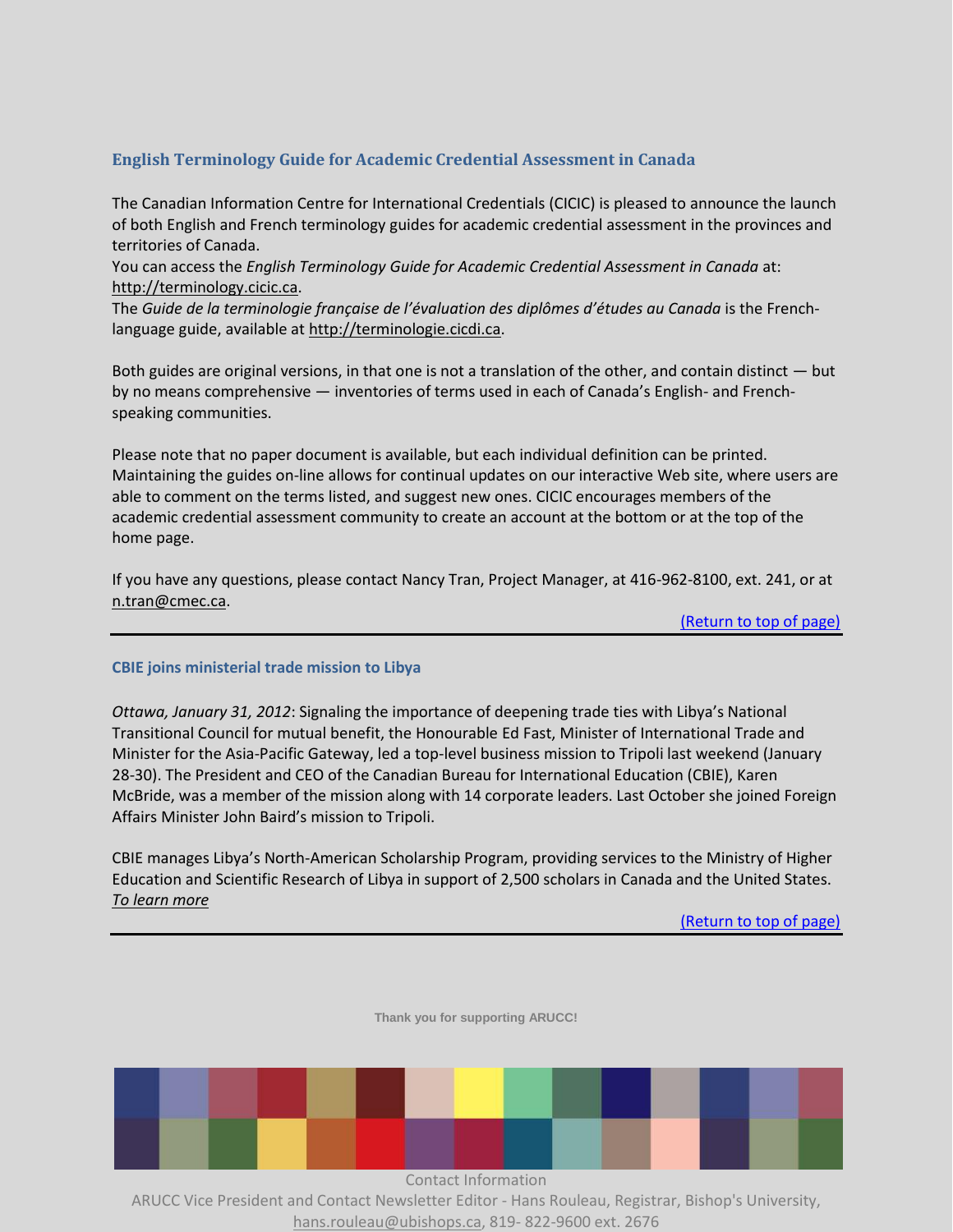#### <span id="page-5-0"></span>**AUCC update**

To read more on the Association of Universities and Colleges of Canada (AUCC) winter 2012 summary update. [Click here.](http://www.arucc.ca/documents/ContactArchive/Vol20No25/AUCCUpdateJan2012.pdf)

(Return to top of page)

<span id="page-5-1"></span>**The American Association of Collegiate Registrars and Admissions Officers (AACRAO) invites you to register for AACRAO's 98th Annual Meeting.**

Submitted by: Janie Ayers Barnett, Associate Executive Director, **American Association of Collegiate Registrars and Admissions Officers (AACRAO)** [www.aacrao.org](http://www.aacrao.org/) [barnettj@aacrao.org](mailto:barnettj@aacrao.org)

With over 200 sessions and workshops, [AACRAO's Annual Meeting](http://www.aacrao.org/meetings/2012AnnualMeeting.aspx#.Tx625vmOduw) is your definitive resource for addressing the issues facing your campus, for setting goals and guidelines for meeting those challenges, and for learning what is working on campuses around the world. Join us in Philadelphia, April 1-4, 2012 at the Pennsylvania Convention Center. [Registration](http://www.aacrao.org/meetings/2012AnnualMeeting/MeetingRegistration.aspx#.Tx63HfmOduw) for the meeting is open and [hotel reservations](http://www.aacrao.org/meetings/2012AnnualMeeting/Hotel.aspx#.Tx64AvmOduw) may also be made at our host hotels: the Philadelphia Marriott Downtown or the Courtyard Philadelphia Downtown. The Annual Meeting promises four exciting days of workshops, sessions, plenaries, and networking opportunities. Download the [AACRAO Annual Meeting Registration Brochure](http://www.aacrao.org/meetings/2012AnnualMeeting/Program/RegBrochure.aspx) and view our broad range of sessions and workshops, as well as hotel, travel, and registration information in one, easily downloadable format! Additional information on the meeting is available [online.](http://www.aacrao.org/meetings/2012AnnualMeeting.aspx)

(Return to top of page)

# <span id="page-5-2"></span>**Canada is a leading host for US students abroad**

CBIE welcomes IIE's new report showing that Canada is a leading host for US students abroad. As the Canadian representative on Project Atlas, CBIE contributed to the publication, *U.S. Students in Overseas Degree Programs.*

With over 9,000 Americans pursuing degrees here, Canada is the second largest host for US students abroad.

See the release, with link to the report, below. **Janine Knight-Grofe,** *CBIE/BCE.*

(Return to top of page)



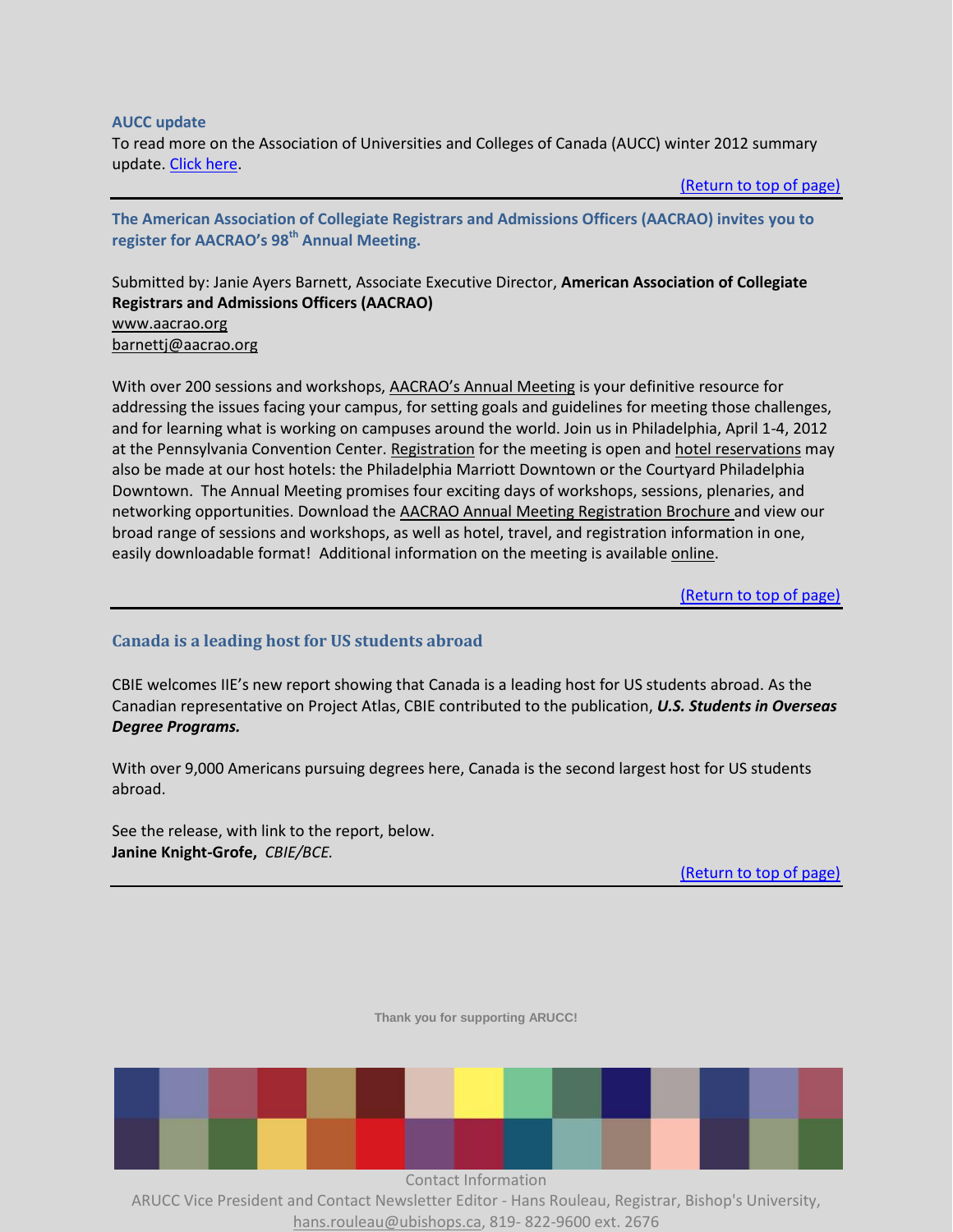#### <span id="page-6-0"></span>**EDI / XML Report**

By Doug Holmes

ARUCC representative to the AACRAO SPEEDE Committee

ARUCC representative to the Canadian PESC User Group

In this issue of CONTACT, I wanted to provide a quick update to everyone on some

upcoming opportunities for you to explore electronic data exchange standards that are being developed and implemented across North American Postsecondary Education:

• AACRAO 2012 Annual Meeting [\(http://www.aacrao.org/meetings/2012AnnualMeeting.aspx\)](http://www.aacrao.org/meetings/2012AnnualMeeting.aspx)

For those of you who are able to attend this year's meeting in Philadelphia, April 1-4, 2012, we hope you consider attending one or more of the following EDI, XML and PDF sessions (please note that day / time are subject to change – please consult your final conference program):

| Day / Time               | <b>Session Title</b>                                             |
|--------------------------|------------------------------------------------------------------|
| Monday, April 2, 2012    | Birds of a Feather Fireside for Schools Sending and/or Receiving |
| $8:00$ am - 9:15 am      | <b>Electronic Transcripts</b>                                    |
| Monday, April 2, 2012    | The Latest in the Secure Electronic Exchange of PDF Student      |
| 4:00 pm $-5:00$ pm       | Transcripts                                                      |
| Tuesday, April 3, 2012   | Panel Discussion: Electronic Exchange of Student Transcripts     |
| 1:00 pm $-$ 2:00 pm      |                                                                  |
| Tuesday, April 3, 2012   | \$how Me the Money - Cost Benefits of Electronic Exchange        |
| 3:45 pm - 4:45 pm        |                                                                  |
| Tuesday, April 3, 2012   | Overcoming the Roadblocks to Transcript Electronic Exchanges     |
| 5:00 pm $-6:00$ pm       |                                                                  |
| Wednesday, April 4, 2012 | Electronic Transcript Exchanges That Really Work                 |
| $9:15$ am - 10:15 am     |                                                                  |
| Wednesday, April 4, 2012 | Grow Your Electronic Transcript Trading Partner Relationships    |
| 10:30 am - 11:30 am      |                                                                  |

 AACRAO 2012 Technology Conference [\(http://www.aacrao.org/meetings/tech2012.aspx\)](http://www.aacrao.org/meetings/tech2012.aspx) The call for proposals is still open to submit session ideas for this annual conference in Chicago, July 1-3, 2012 … maybe you would like to do a presentation on your institution's use of EDI, XML, PDF, Document Imaging, SIS, mobile apps or some other beneficial technology. Or, plan to attend and find out what other institutions are working on that may benefit you, too!

**Thank you for supporting ARUCC!**



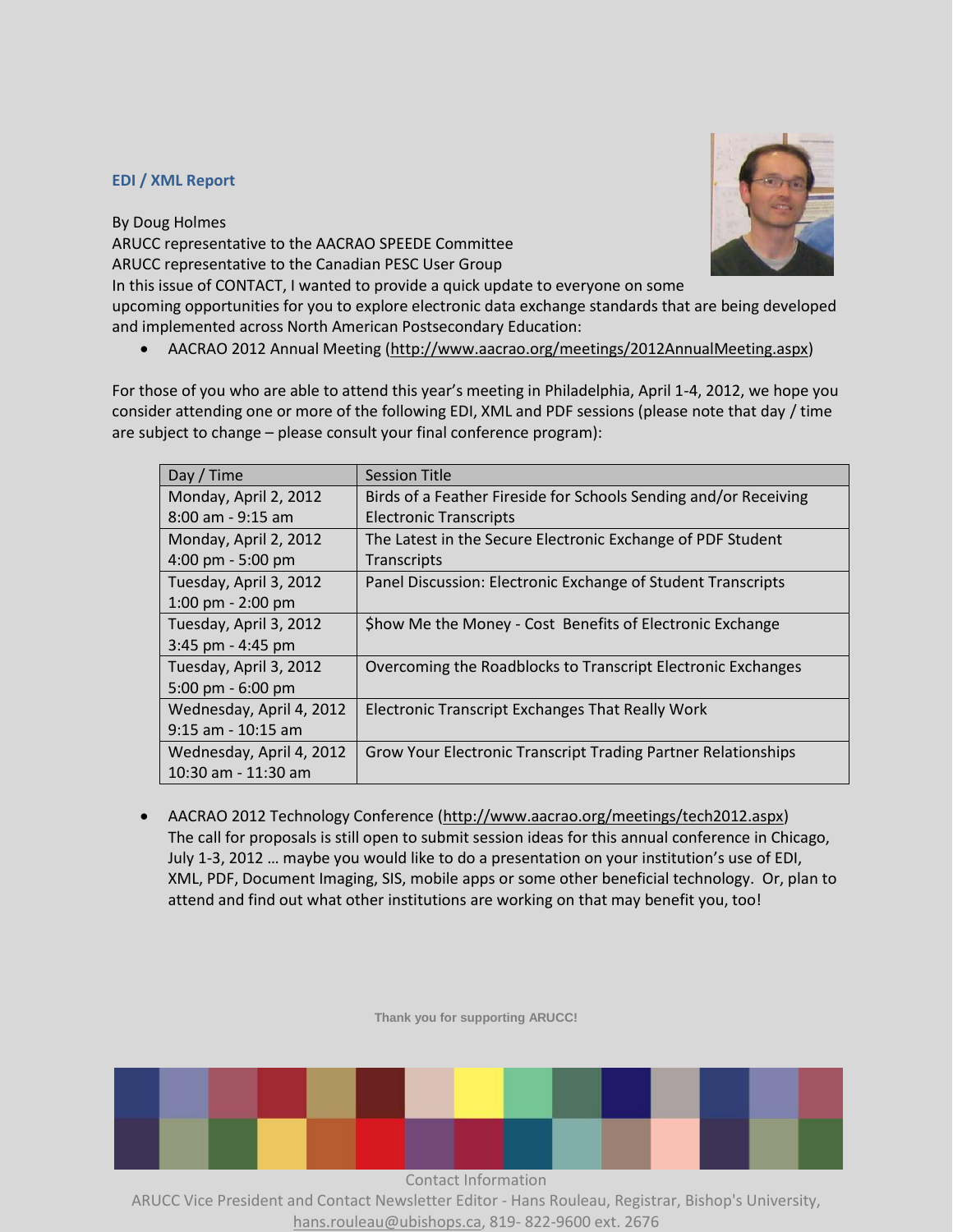# ARUCC 2012 Biennial Conference

In the Fall 2011 volume of CONTACT (see [http://arucc.com/contact.htm\)](http://arucc.com/contact.htm) , I mentioned the newly formed Canadian PESC User group and our hope to present sessions about PESC and their electronic data standards in Ottawa, June 25-28, 2012. We now have several proposals currently being considered by the ARUCC program committee with topics like:

"Why Data Standards and how can PESC help?"

"Beyond the Data Element Standards – What is PESC developing"

"Standards and Research: can standards make the task easier, how and for whom?" I would like to close my article by again saying that if your school or region participates in an EDI or XML initiative not represented on the "Who's Doing SPEEDE?" web link (see [http://www.aacrao.org/About-](http://www.aacrao.org/About-AACRAO/committees/speede/who.aspx)[AACRAO/committees/speede/who.aspx\)](http://www.aacrao.org/About-AACRAO/committees/speede/who.aspx), I would be glad to hear from you! If your institution is not yet involved and would like to be, or you are involved but have questions or concerns, please also contact me (holmes@ouac.on.ca) and I will get you connected with the information or people you need.

(Return to top of page)

**Thank you for supporting ARUCC!**



hans.rouleau@ubishops.ca, 819- 822-9600 ext. 2676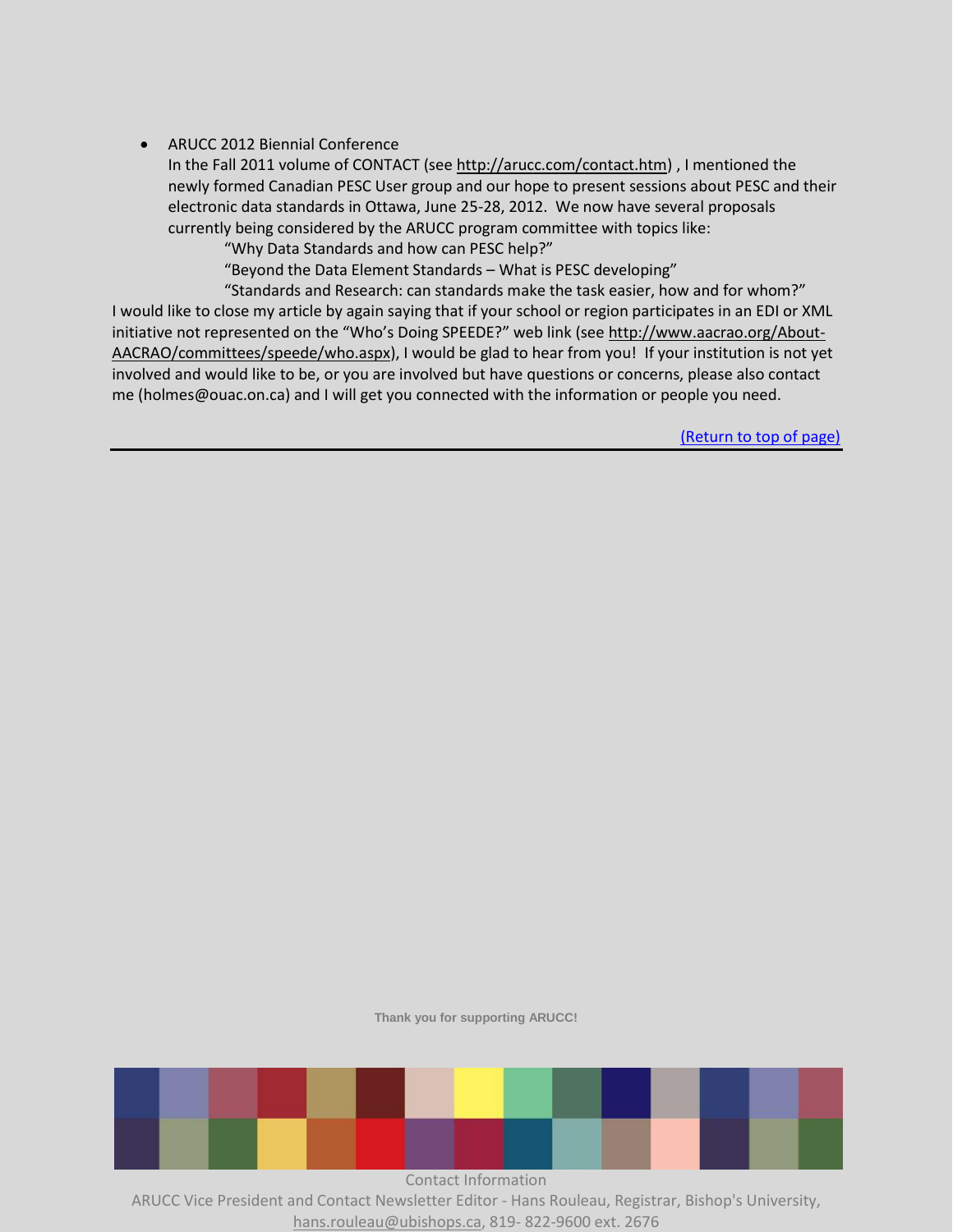#### <span id="page-8-0"></span>**Supporting Higher Education in the Developing World**

Submitted by: Steven Davis, Academics of Higher Education & Development (AHED) Universities in the developing world need our help to provide the tertiary education for young people that can be tailored to the development needs of their countries and to encourage this newly educated group to remain at home.

AHED's mission is to help developing countries improve and expand their post-secondary institutions so that they can educate the professionals that the countries need for their development. It fulfills its mission by sending, academics and professionals, as volunteers, to provide expertise and foster the skills needed for these institutions.



Since it sent out its first volunteer in 2009, AHED has completed or is in the process of completing over 20 projects with 10 partners in 11 countries: Benin, Chile, Indonesia, Ethiopia (2), Ghana (2), Liberia (6), Namibia (2), Nepal, Nigeria, Rwanda (3) and Sierra Leone (2).

**University of Liberia**

AHED has an on-going project at the National University of Rwanda (NUR) to assist it in upgrading its registrar's office. Gudrun Curri, who was the University Registrar at Dalhousie University, and Carole Dence, who was the Registrar of the Faculties of Arts and

Social Sciences at Carleton University, are AHED's volunteers at NUR. Their complete their work.



**Carole Dence**

first placement in July, 2010 was exploratory to determine what needed to be done and what could **be done to assist NUR. During their second placement** from October to December 2010, they accomplished a great deal including new processes for NUR's registrar's office.

Before their second placement, NUR's students had to come to campus to registrar, a time consuming and expensive trip in such a poor country; after their second placement over 97% of the students were able to register from off-campus using carole Dence a new online registration and payment system. Gudrun and Carole are scheduled to return to NUR in the spring of 2011 to



**Gudrun Curri**

Moving forward AHED will concentrate on a select group of partner institutions in order to be more effective over a longer period of time. This change will allow us to create long range programmes for the institutions and to assure that our activities are sustainable. Some of these institutions will be in the poorest countries in the world where our activities will have a clear, life changing impact on the well-being of their citizens. Our volunteers are ready to set up a health science initiative in Nepal, nursing programs in Kenya and help train staff in administration best practices in Rwanda.



**University of Namibia**



If you are interested in signing up as a prospective volunteer, working pro bono with us here in Canada, or donating to AHED, please look at our website at

**Thank you for supporting ARUCC!**

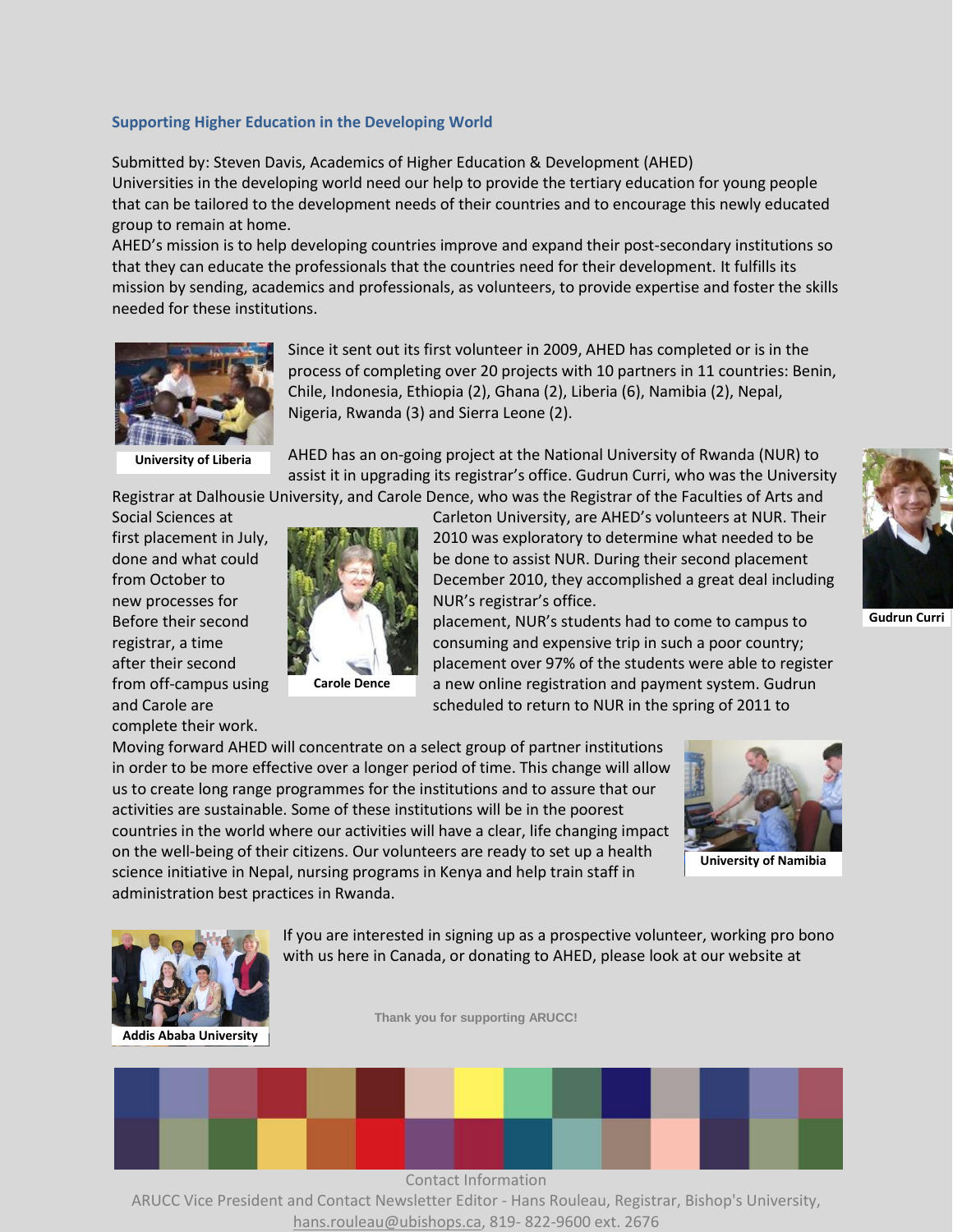[www.ahed-upesed.org](http://www.ahed-upesed.org/) and contact me, Steven Davis, Executive Director, AHED, at sdavis@ahedupesed.org.

(Return to top of page)

# <span id="page-9-0"></span>**ARUCC Executive 2012-2014**

Every past president has the happy duty of championing several nominations and selections processes in advance of and for the ARUCC Conference. One of these is the nomination process which brings the slate of candidates forward to our General Meeting.

Our constitution, in "ARTICLE V - EXECUTIVE COMMITTEE, Section 2 – Election of Officers, subsection b)" states that the "Chair shall appoint four other members, one from each region.", and under subsection 'c' that "a minimum of two months prior to the date of the General Meeting, the Nominating Committee shall distribute to the appropriate Executive Committees for the Regional Registrars' Associations (WARUCC, OURA, CRALO, CREPUQ, and AARAO) an invitation to submit nominations for the position of Vice-President and/or a Regional Representative, as well as nominees to the position of Secretary/Treasurer."

Nominations and expressions of interest have been received and to complete the process a nominations committee has been formed. The committee consists of the following representatives listed from west to east:

Mike Sekulic, Past President ARUCC & Chair, Nominations Committee

Russell Isinger, Registrar and Director of Academic Services, University of Saskatchewan Bob Hann, Registrar Niagara, College Manon Vaillant, Registraire, HEC Montréal Fred Rosmanitz, Registrar, St. Francis Xavier University

The nomination committee will concern itself with delivering a slate of candidates for advance notice and presentation at the ARUCC 2012 conference.

There is a natural order of succession to certain positions., in that the current President, Joanne Duklas, will move into the role of Past-President. The Vice-President, Hans Rouleau, will move into the role of President. The regional representatives and secretary-treasurer position are subject to change.

Some members have expressed a willingness to serve another term and others will contribute in different ways. From the recommendations already received from regional groups it is shaping up to be a dynamic and capable executive that will serve the membership well in the coming years. Stay tuned for the slate of candidates!

**Thank you for supporting ARUCC!**

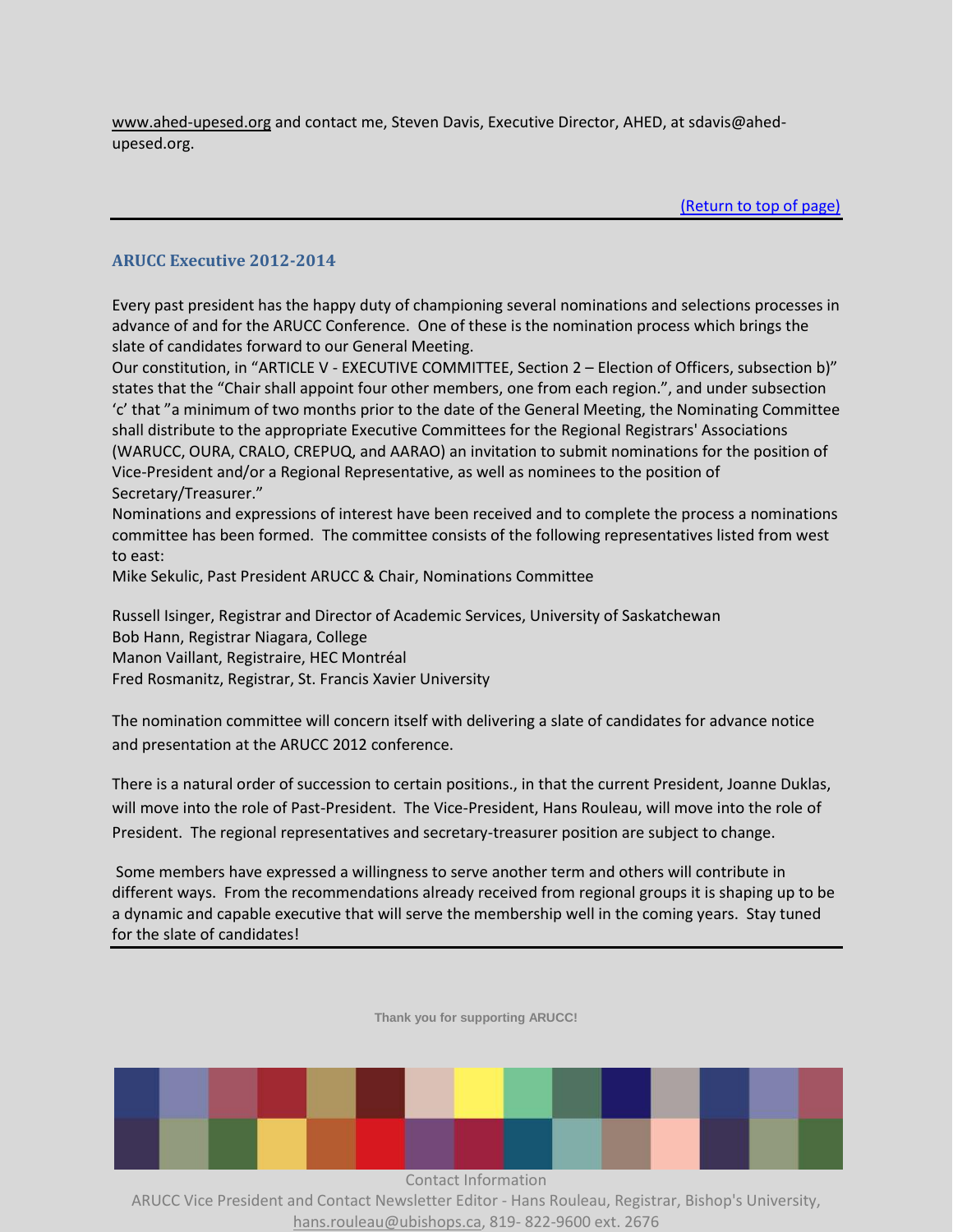## <span id="page-10-0"></span>**Honorary Membership Award**

Through its Honorary Membership Award ARUCC recognizes individuals for their significant contribution to the Association. ARUCC encourages you to nominate for Honorary Membership, individuals, no longer eligible to be Regular Members who have demonstrated significant contributions to the Association during their career. Contributions may include service as a member and/or officer of the Executive Committee; active participation in planning or presentations at ARUCC conferences; service as a member on an Association task force; active participation in regional association affairs. The person nominated would no longer be a Regular Member at the time of nomination. Decisions will be made by the ARUCC Executive and the award will be presented at ARUCC 2012 in

Ottawa. If you know someone who meets these criteria please go this web address and complete the on-line form. Nominations will be open until April 15, 2012.

<http://www.arucc.ca/machform/view.php?id=4>

(Return to top of page)

#### <span id="page-10-1"></span>**Outstanding Achievement Award**

One of the stated objectives of ARUCC is the recognition of achievement by its members. ARUCC encourages you to nominate for this award current members who are making significant contributions to the registrarial profession, to the work of a regional or the national association, to their own institution, and/or to the improvement of service to students. The person nominated must be currently working in the Profession.

Decisions will be made by the ARUCC Executive and the award will be presented at ARUCC 2012 in Ottawa. Please note that, as nominator, your attendance at the Conference is not required nor are you expected to present the award.

If you know someone who meets these criteria please go this web address and complete the on-line form. Nominations will be open until April 15, 2012. <http://www.arucc.ca/machform/view.php?id=5>

(Return to top of page)

**Thank you for supporting ARUCC!**

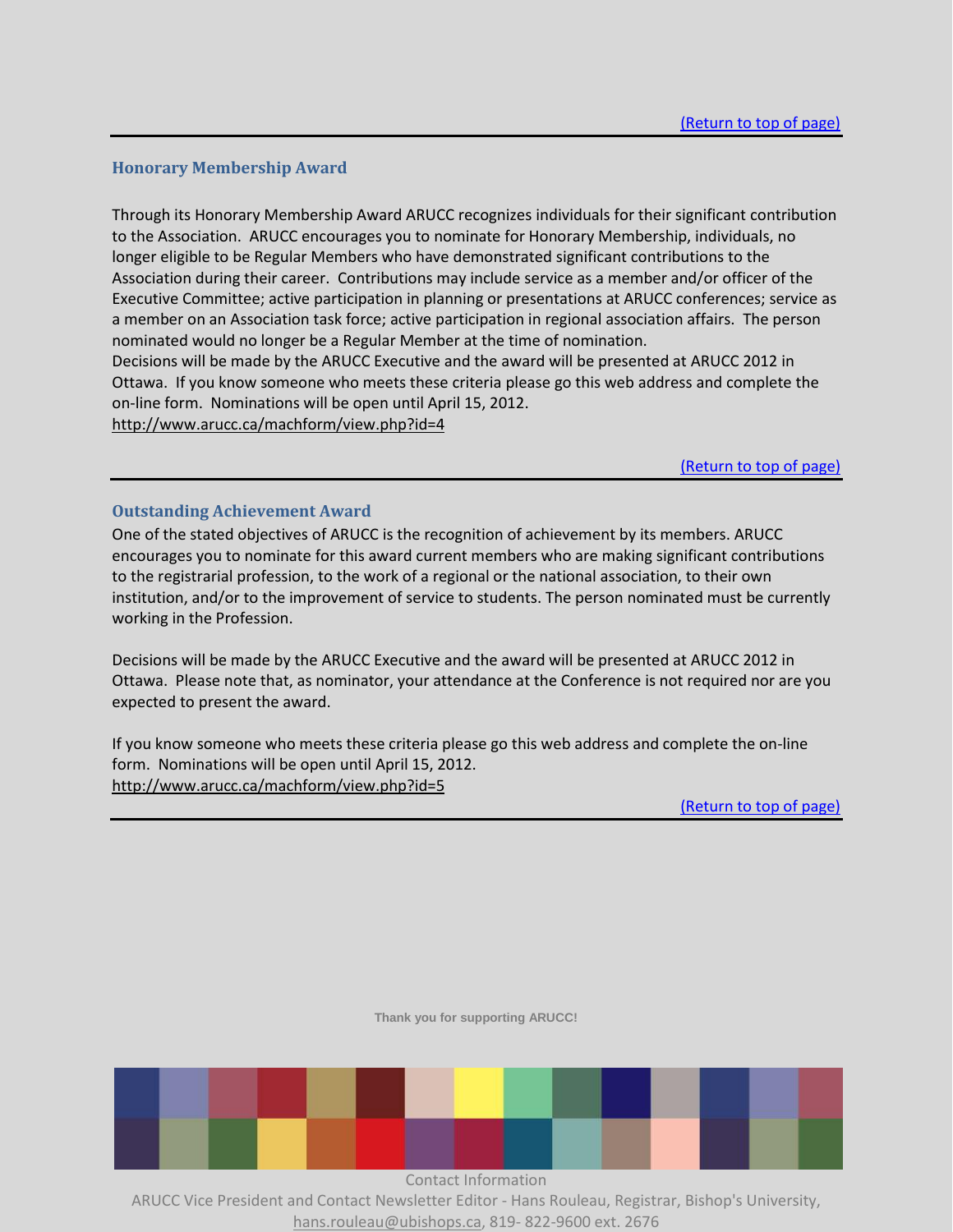#### <span id="page-11-0"></span>**Ontario University Report**

By: Richard Levin, Ontario OURA Representative, University of Toronto

As of February 2012, applications from Ontario high school students to Ontario universities were up 2.4% over February 2011. There is a 5.9% increase in applications from students not applying from Ontario high schools.

Ontario's provincial election was held on October 6, 2011, in which the incumbent Liberals won a minority government. The new Minister of Training, Colleges and Universities is Glen Murray. Minister Murray was previously the Minister of Research & Innovation and is the Member of Provincial Parliament for Toronto Centre. He has also served as the Mayor of Winnipeg and President of the [Canadian Urban Institute.](http://www.canurb.com/)

One of the key Liberal election promises was the implementation of a \$1600 tuition grant for students in universities and \$730 for those in colleges (representing roughly 30% of average tuition). The grant is available to Ontario residents in direct-entry programs, out of high school for less than 4 years, and with family incomes below \$160,000. The first \$800 installment of the grant is now being implemented with continuing discussions about how the grant will be administered in future.

The government has also committed to create 60,000 new PSE spaces and three new undergraduate campuses.

As part of its transfer credit initiative, the Ministry of Training, Colleges and Universities has created an arm's-length body called the Ontario Council on Articulation and Transfer (ONCAT). ONCAT is be a policy and information-sharing body, advocating enhanced transfer credit through project funding and a web presence. It does not have statutory or regulatory authority.

OEN number: Work continues on the Ontario Education Number. Significant discussion centres around how numbers will be allocated to students entering PSEs without OEN's and what institutional roles will be. Work is being piloted at a few institutions with full implementation expected for fall 2012.

OSAP modernization: Work is expected to be completed for Fall 2012 to eliminate the need for students to print and sign multiple documents and to take these to institutional offices to negotiate payment. Confirmation of enrolment will be done electronically.

(Return to top of page)

**Thank you for supporting ARUCC!**